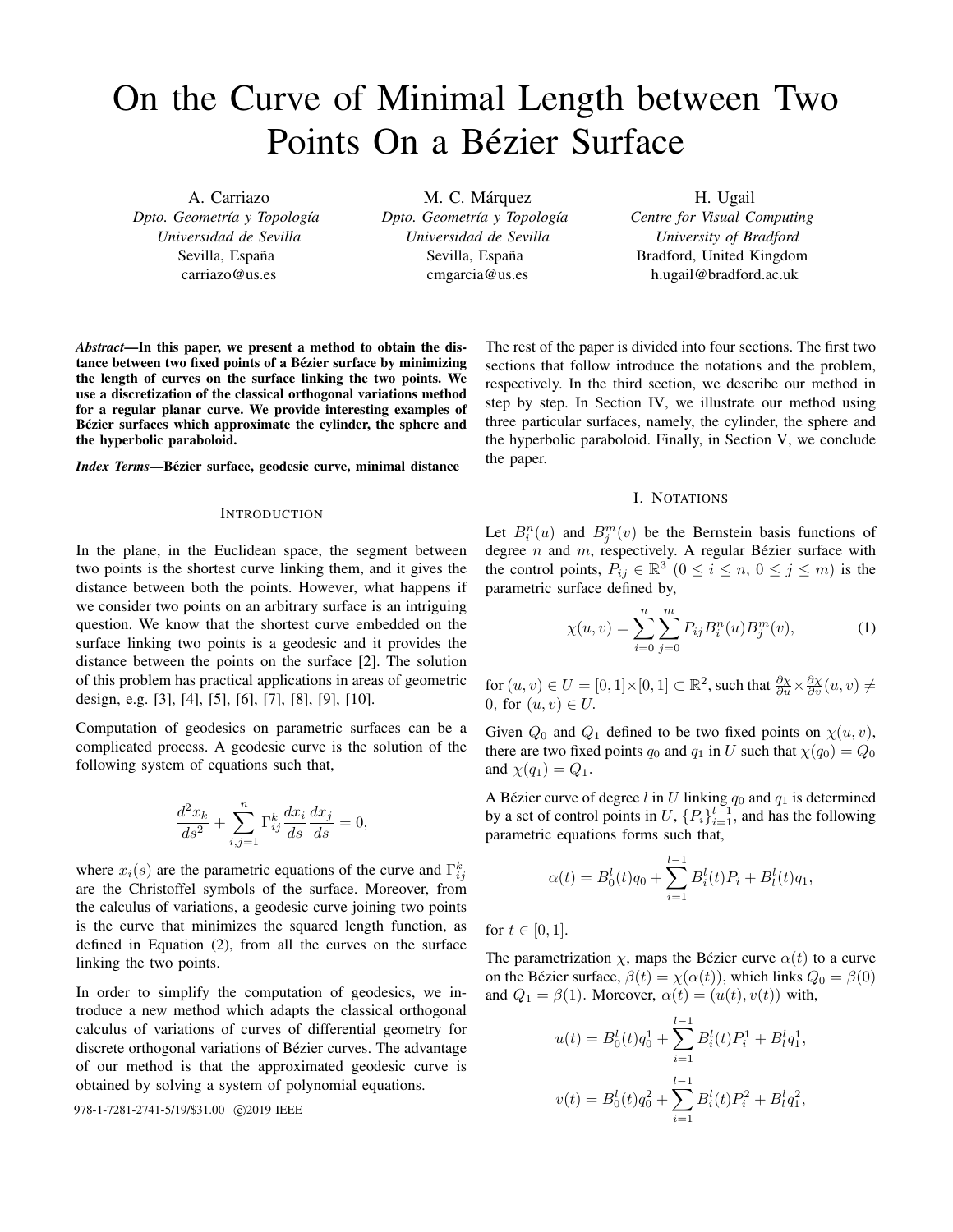where  $q_0 = (q_0^1, q_0^2), q_1 = (q_1^1, q_1^2), P_i = (P_i^1, P_i^2)$  are the coordinates of these points. We note that if we fix the control points of the Bézier curve  $\alpha(t)$  and those of the Bézier surface  $\chi(u, v)$ , then  $u(t)$  and  $v(t)$  are polynomials of degree l in the variable t and the curve  $\beta(t) = \chi(u(t), v(t))$  is also a polynomial curve in  $\mathbb{R}^3$ . In particular,

$$
\beta(t) = \sum_{i=0}^{n} \sum_{j=0}^{m} P_{ij} B_i^n(u(t)) B_j^m(v(t)),
$$

has polynomials of degree  $n \cdot m \cdot l^2$  in the variable t in its three coordinates.

The length of the curve  $\beta(t)$  is defined by  $L(\beta)$  =  $\int_0^1 \sqrt{|\beta'(t)|} dt$ , where  $\int$  | denotes the norm of vectors in the Euclidean space  $\mathbb{R}^3$ . We can consider the squared length defined by,

$$
L^{2}(\beta) = \int_{0}^{1} |\beta'(t)| dt,
$$
 (2)

which is easier to compute.

### II. THE PROBLEM

Given a parametric surface and two points on it, we want to find a geodesic curve on the surface joining these points.

In order to provide an approximate solution of this problem, we first propose to approach the surface by a Bézier surface. There can be several methods to produce such an approximation. We propose the one given in [1] by the authors. By using that normal approximation method, every parametric surface can be approximated by a unique Bézier surface. Next, by following the method that we introduce in this paper, we approach the geodesic by a polynomial curve.

#### III. THE METHOD

In this section, we propose a method to approximate the distance between two points  $Q_0$  and  $Q_1$  on the Bézier surface  $\chi(u, v)$ , by minimizing the length of curves linking these two points. Therefore, by fixing a regular Bézier surface  $\chi(u, v)$ and two points  $Q_0$  and  $Q_1$  on it, we obtain a polynomial curve linking both points which provides us an approximation of the distance between  $Q_0$  and  $Q_1$  on  $\chi(u, v)$ .

To describe this method we shall follow the following steps.

**Step 1:** We fix  $q_0$  and  $q_1$  in  $U = [0, 1] \times [0, 1] \subset \mathbb{R}^2$  such that  $\chi(q_0) = Q_0$  and  $\chi(q_1) = Q_1$  and we describe the discrete orthogonal variations of a regular parametrized plane curve linking the points  $q_0$  and  $q_1$  in  $U \subset \mathbb{R}^2$ .

We consider  $\alpha : [0,1] \longrightarrow U \subset \mathbb{R}^2$  a regular parametrized plane curve in U such that  $\alpha(0) = q_0$  and  $\alpha(1) = q_1$  and we denote by  $\mathbf{n}(t)$  the unit normal vector to the curve  $\alpha$  at the point  $\alpha(t)$ . We choose  $n + 1$  values  $0 = t_0 < t_1 <$  $\cdots < t_{n-1} < t_n = 1$  and we obtain  $n+1$  points of the curve  $P_i = \alpha(t_i)$ . For each  $i \in \{1, \ldots, n-1\}$  we consider the points  $P_i(\lambda_i) = P_i + \lambda_i \mathbf{n}(t_i)$ , with  $\lambda_i \in \mathbb{R}$  such that  $P_i(\lambda_i) \in U$ .



*Figure 0.* From all these points, we construct a family of Bézier curves.

$$
\alpha(\lambda_1, ..., \lambda_{n-1}, t) = B_0^n(t)q_0 + \sum_{i=1}^{n-1} B_i^n(t)P_i(\lambda_i) + B_n^n(t)q_1,
$$

depending on  $\lambda_1, \ldots, \lambda_{n-1}$ , all of them parametrized for  $t \in [0,1]$  and satisfying that  $\alpha(\lambda_1,\ldots,\lambda_{n-1},0) = q_0$  and  $\alpha(\lambda_1,\ldots,\lambda_{n-1},1)=q_1.$ 

**Step 2:** The parametrization  $\chi$  defined in (1) maps this family to the following family of polynomial curves on the Bezier ´ surface  $\chi(u, v)$ :

$$
\beta(\lambda_1,\ldots,\lambda_{n-1},t)=\chi(\alpha(\lambda_1,\ldots,\lambda_{n-1},t)),
$$

depending on  $\lambda_1, \ldots, \lambda_{n-1}$ , all the curves parametrized by  $t \in [0,1]$  and satisfying that  $\beta(\lambda_1,\ldots,\lambda_{n-1},0) = \chi(q_0) =$  $Q_0$  and  $\beta(\lambda_1,\ldots,\lambda_{n-1},1)=\chi(q_1)=Q_1$ .

Step 3: We define the function,

$$
F(\lambda_1,\ldots,\lambda_{n-1})=\int_0^1|\frac{d}{dt}\beta(\lambda_1,\ldots,\lambda_{n-1},t)|^2dt,
$$

which represents the squared length of the curve  $\beta(\lambda_1,\ldots,\lambda_{n-1},t)$ . Note that as a consequence of the fact that the curve  $\beta(\lambda_1,\ldots,\lambda_{n-1},t)$  is polynomial, we have that the function  $F(\lambda_1, \ldots, \lambda_{n-1})$  is also polynomial.

**Step 4:** We want to minimize the function,  $F(\lambda_1, \ldots, \lambda_{n-1})$ and to obtain a curve whose length is minimal from all the curves of the family. We need to solve the following polynomial equations system,

$$
\frac{\partial F}{\partial \lambda_i} = 0, \quad \text{for all} \ \ i = 1, \dots n - 1.
$$

A solution  $\lambda_1^0, \ldots, \lambda_{n-1}^0$  of this polynomial equations system provides the points  $P_i(\lambda_i^0)$  which determine a minimal curve  $\beta(\lambda_1^0,\ldots,\lambda_{n-1}^0,t)$  and an approximation of the distance between  $Q_0$  and  $Q_1$  on the Bézier surface. If we cannot find an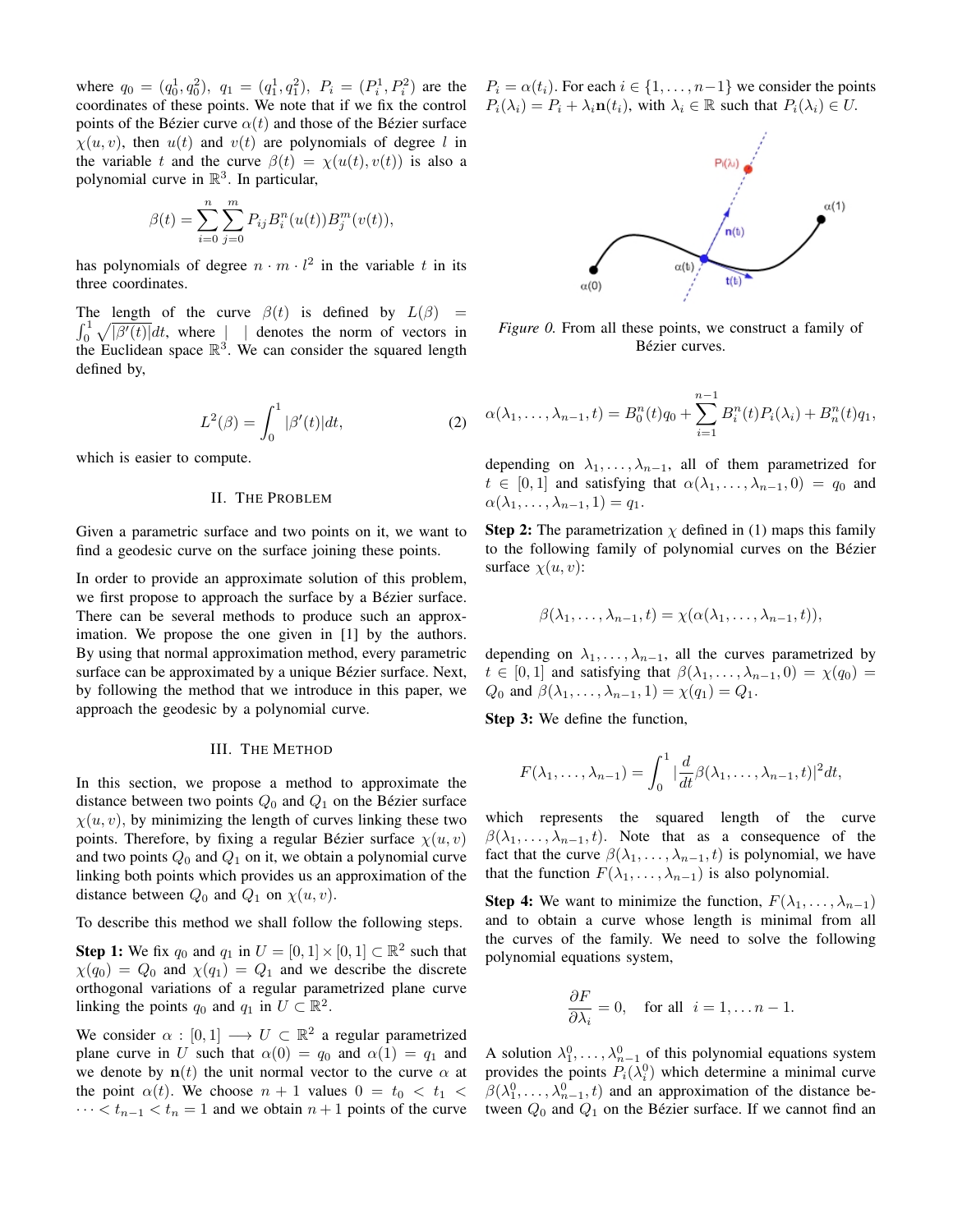exact solution for  $\lambda_1^0, \ldots, \lambda_{n-1}^0$ , we just approximate them by using any resolution method for polynomial equations system.

## IV. EXAMPLES

In this section we show the above procedure in three particular cases. We consider three pieces of regular surfaces, the cylinder, the sphere and the hyperbolic paraboloid, which are approximated by three Bézier surfaces. To approximate these regular surfaces the authors propose the normal approximation method described in [1].

We have chosen the cylinder and the sphere because their geodesics are well-known and easy to compute. Therefore, we can compare them with our approximated solutions. Concerning the hyperbolic paraboloid, we have chosen it because it is a polynomial surface and therefore, the necessary computations to produce the approximated minimal curve are easier than in other cases.

**Example 1:** Let  $\chi(u, v)$  be an approximated Bézier surface of a piece of cylinder. We fix on  $\chi(u, v)$  two points  $Q_0$  and  $Q_1$ .



We consider  $q_0$  and  $q_1$  in U such that  $\chi(q_0) = Q_0$  and  $\chi(q_1) =$  $Q_1$ . We make discrete orthogonal variations of the segment linking both points by taking two intermedite points  $P_1(\lambda_1)$ and  $P_2(\lambda_2)$ . We construct the family  $\alpha(\lambda_1, \lambda_2, t)$  of Bézier curves in U with control points  $q_0$ ,  $P_1(\lambda_1)$ ,  $P_2(\lambda_2)$ ,  $q_1$ .



*Figure 2.* Discrete orthogonal variations of the segment between  $q_0$  and  $q_1$  in U.

We map the curves of the variation in U to the surface  $\chi(u, v)$ .





*Figure 3.* Variations of curves in  $\chi(u, v)$ .

We minimize the function  $F(\lambda_1, \lambda_2, t)$  and we obtain a curve which provides the distance between  $Q_0$  and  $Q_1$  on  $\chi(u, v)$ .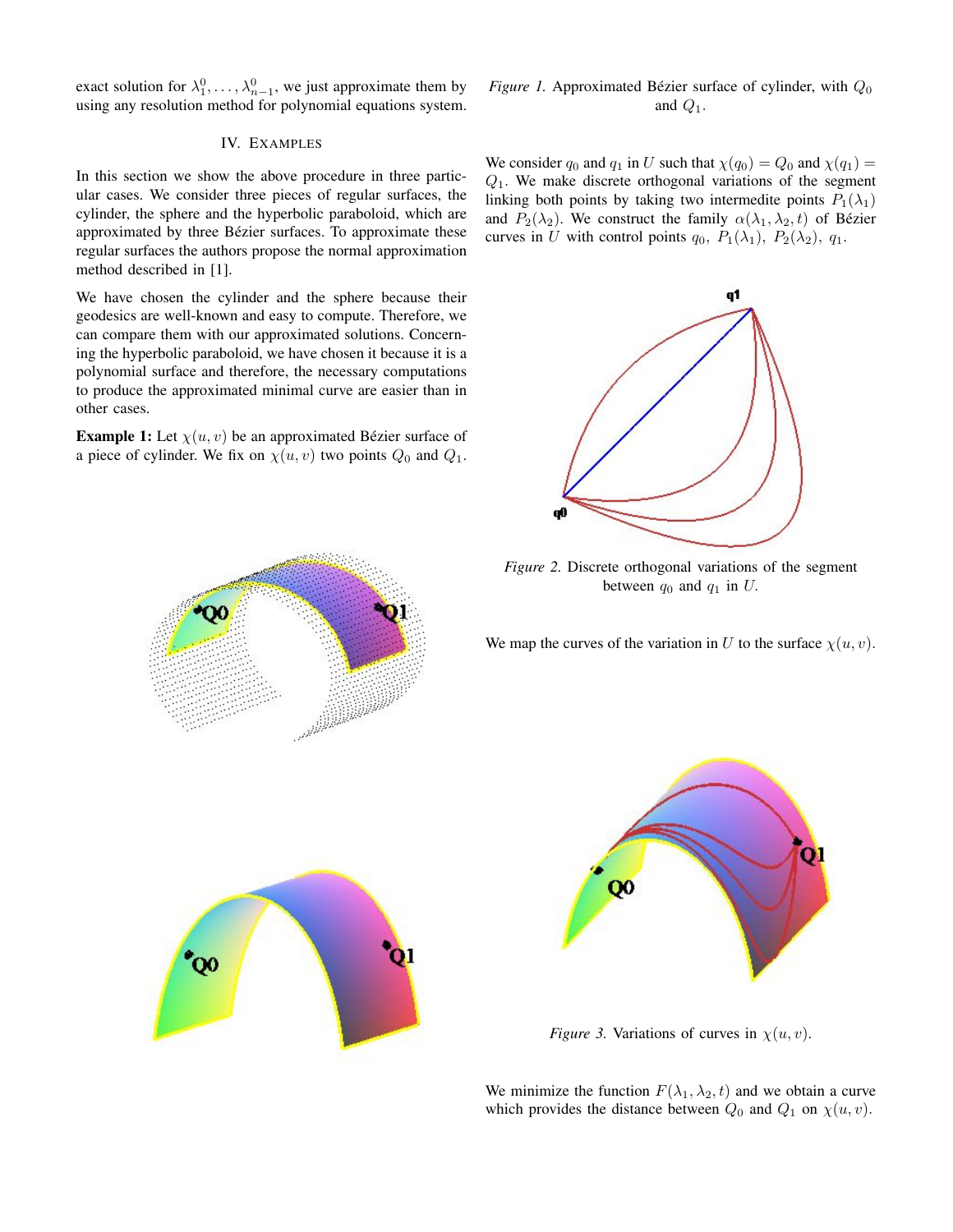

*Figure 4.* Minimal curve in  $\chi(u, v)$ .



*Figure 5.* Minimal curve (in red) and image of the segment (in blue).

It is known that, in the real cylinder, the image of a segment in  $U$  is the minimal helix joining two points in the cylinder and this helix is the minimal geodesic between both points. If we consider the image of the segment between  $q_0$  and  $q_1$ , we obtain the minimal helix linking  $Q_0$  and  $Q_1$ . Therefore, the calculated minimal curve is an approximation of the minimal helix.

**Example 2:** Let  $\chi(u, v)$  be an approximated Bézier surface of a piece of sphere and let  $Q_0$  and  $Q_1$  be two fixed points on it.



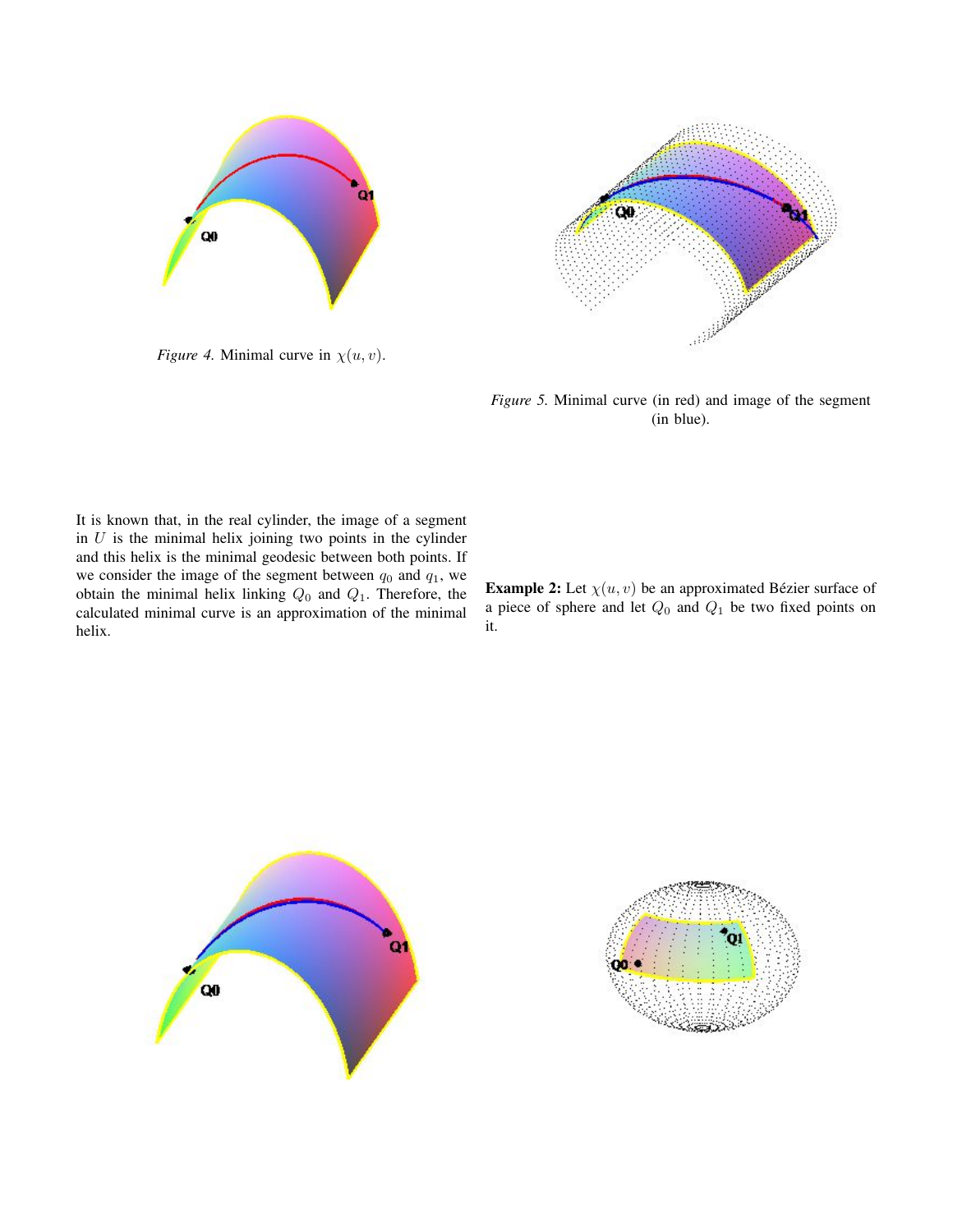



*Figure 6.* Approximated Bézier surface of sphere, with  $Q_0$ and  $Q_1$ .

We consider  $q_0$  and  $q_1$  in U such that  $\chi(q_0) = Q_0$  and  $\chi(q_1) =$  $Q_1$ . We make discrete orthogonal variations of the segment linking both points by taking two intermedite points  $P_1(\lambda_1)$ and  $P_2(\lambda_2)$ . We construct the family  $\alpha(\lambda_1, \lambda_2, t)$  of Bézier curves in U with control points  $q_0$ ,  $P_1(\lambda_1)$ ,  $P_2(\lambda_2)$ ,  $q_1$ . Look at Figure 2.

We map the curves of the variation in U to the surface  $\chi(u, v)$ .



*Figure 8.* The minimal curve joining  $Q_0$  and  $Q_1$ .



*Figure 7.* Variations of curves in  $\chi(u, v)$ .

We minimize the function  $F(\lambda_1, \lambda_2, t)$  and we obtain a curve which provides the distance between  $Q_0$  and  $Q_1$  on  $\chi(u, v)$ .

In the case of the sphere, we know that the geodesics are the great circles on it. Therefore, if we fix  $Q_0$  and  $Q_1$  on the approximated Bézier surface of the sphere, the intersection curve of the surface and the plane through  $Q_0$ ,  $Q_1$  and the origin, can supply us an approximation of the geodecic linking  $Q_0$  and  $Q_1$  on the sphere which provides the minimal distance between both points. Next, in the following figure, we compare graphically the obtained minimal curve and the approximated arc of great circle linking  $Q_0$  and  $Q_1$ .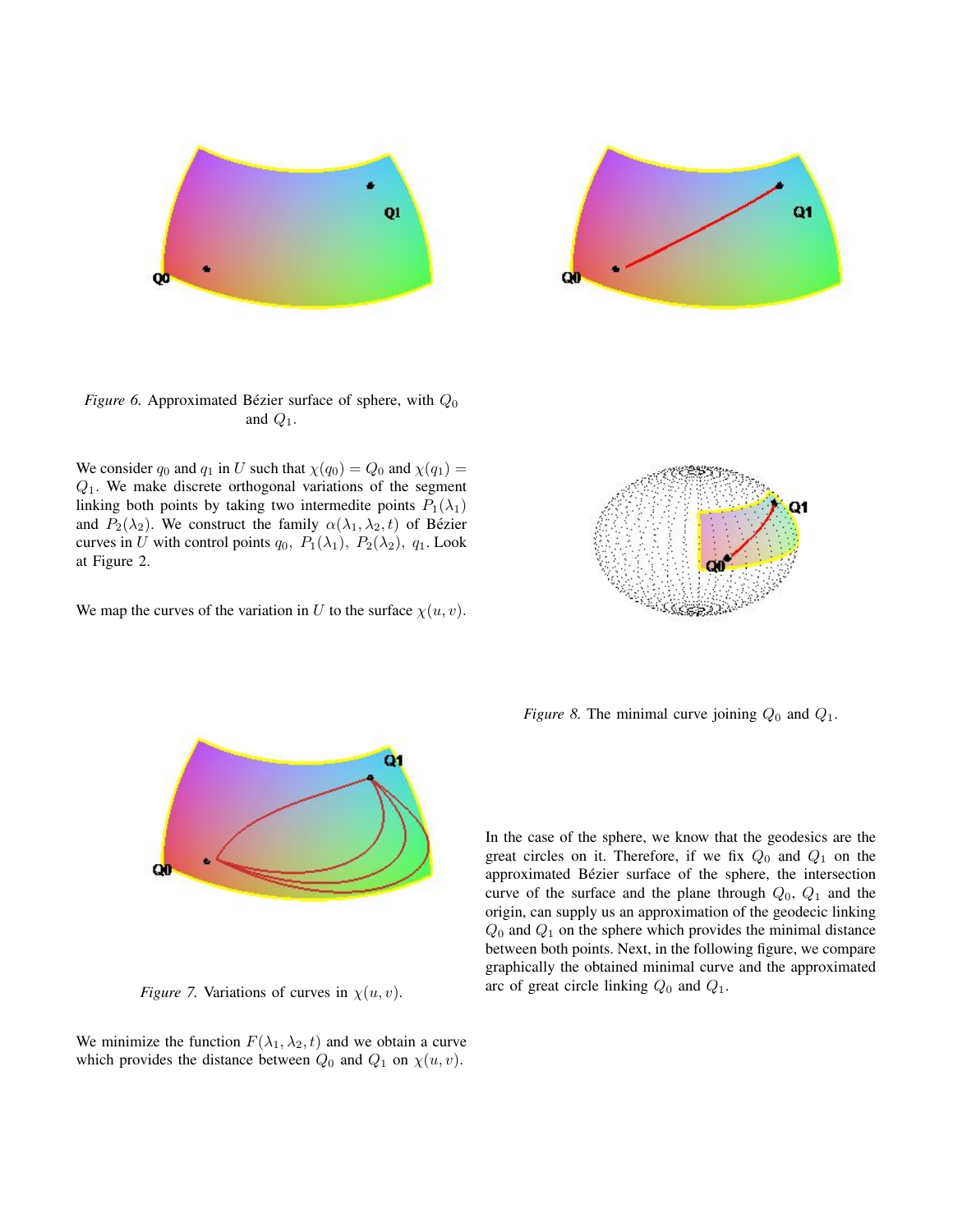

*Figure 9.* Comparison between the minimal curve (in red) and the great circle through  $Q_0$  and  $Q_1$  (in blue).

**Example 3:** Let  $\chi(u, v)$  be an approximated Bézier surface of a piece of hyperbolic paraboloid. We fix on  $\chi(u, v)$  two couples of points:  $Q_0$ - $Q_1$  and  $Q_2$ - $Q_3$ . We directly offer the final result in Figure 10. Let us point out that, in this case, the solution of the polynomial equations system in Step 4 is exact (not an approximated one).

*Figure 10.* Minimal curves linking  $Q_0$ - $Q_1$  and  $Q_2$ - $Q_3$ 

# V. CONCLUSION

The problem of computing the minimal curve between two points on an arbitrary surface is solved polynomially. If we approximate the surface by a Bézier surface, we can obtain discrete orthogonal variations by planar Bézier curves and we can minimize the length of the planar variational curves on the Bézier surface. We have, by way of examples, shown how this is feasible particularly for the Bézier approximation of the cylinder, the sphere and the hyperbolic paraboloid.

# VI. ACKNOWLEDGEMENT

This work was supported by the European Union's Horizon 2020 Programme H2020-MSCA-RISE-2017, under the project PDE-GIR with grant number 778035.